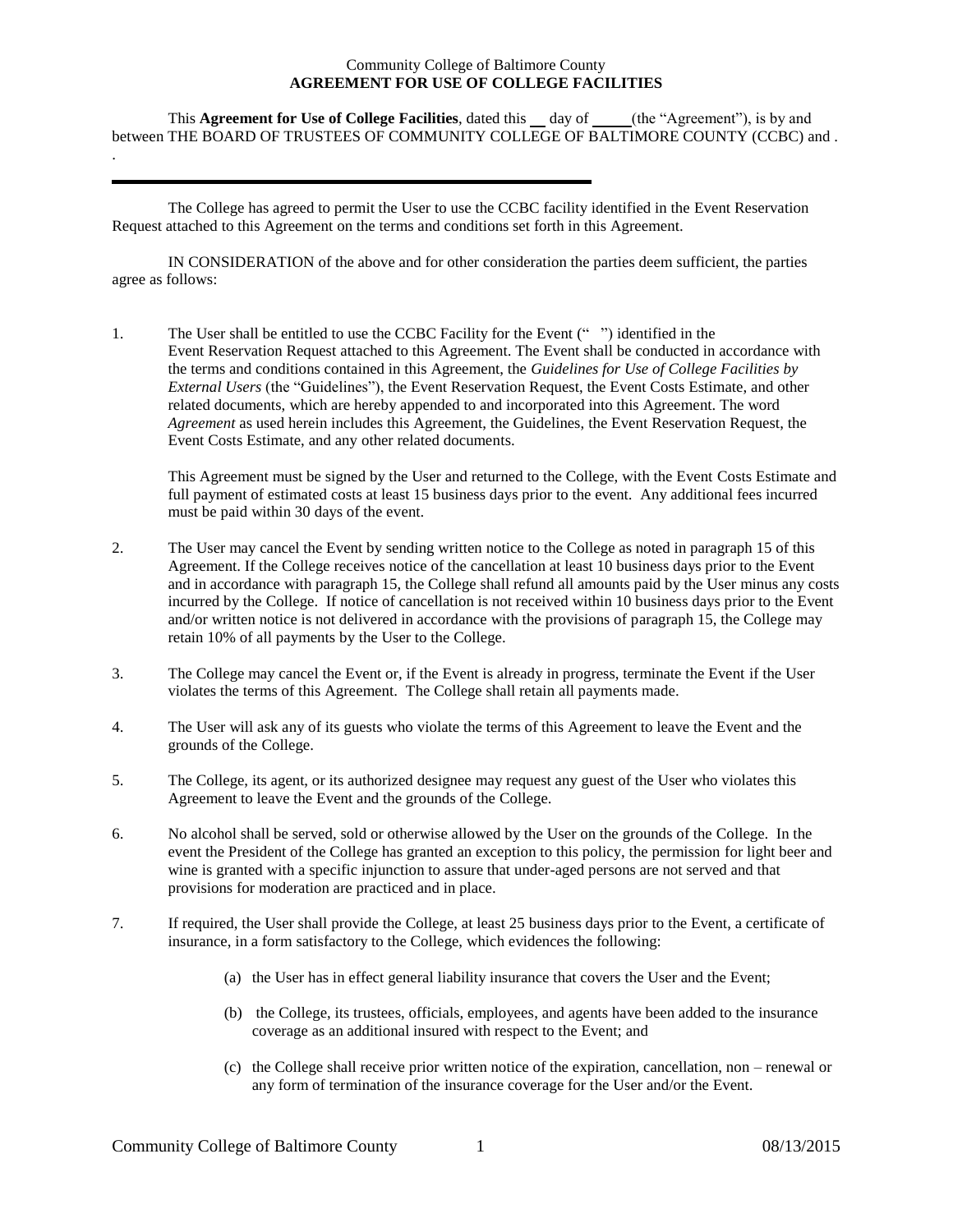The College may cancel the Event if the User fails to provide a certificate of insurance that complies with the requirements of this paragraph 7.

- 8. The User agrees to indemnify and hold harmless the College, its trustees, officials, employees, and agents from any and all liability, claims, damage or loss, costs and expenses, including attorneys' fees, arising out of, resulting from or related to the Event. This indemnification and hold harmless obligation shall survive termination of this Agreement.
- 9. This Agreement shall terminate after the Event and after all of the costs and fees due to the College under this Agreement, including costs associated with paragraph 8, have been paid by the User, and any other matters between the College and the User have been settled.
- 10. The User represents and warrants that it does not discriminate with regard to race, color, sex, age, national origin, sexual orientation, or disability.
- 11. This Agreement may not be assigned, modified or altered in whole or in part, without the prior written consent of all of the parties.
- 12. Nothing contained in this Agreement shall be construed in any manner to create any relationship among the parties other than as expressly specified herein, and the parties shall not be considered partners or coventurers for any purpose on account of this Agreement.
- 13. This Agreement supersedes all previous agreements between the parties, whether written or oral and constitutes the entire agreement between the parties.
- 14. The laws, regulations, and codes of the State of Maryland and Baltimore County shall govern this Agreement.
- 15. Any written notice of cancellation to the College required under this Agreement shall be considered delivered (in person, by first class mail, by overnight courier, by facsimile, or by email ) once it is received by the representative of the College identified below:

Susan Gebren, Registrar's Office, Events Scheduling, CCBC Catonsville 800 South Rolling Road Catonsville, MD 21228 Telephone: 443-840-4388 Fax: 443-840-4504 [sgebren@ccbcmd.edu](mailto:sgebren@ccbcmd.edu)

Tiffany Lowery, Registrar's Office, Events Scheduling, CCBC Dundalk 7200 Sollers Point Road Baltimore, MD 21222 Telephone: 443-840-3722 Fax: 443-840-3903 [tlowery@ccbcmd.edu](mailto:tlowery@ccbcmd.edu)

Donna Leach, Registrar's Office, Events Scheduling, CCBC Essex 7201 Rossville Boulevard Baltimore, MD 21237 Telephone: 443-840-2851 Fax: 443-840-2411 [dleach@ccbcmd.edu](mailto:dleach@ccbcmd.edu)